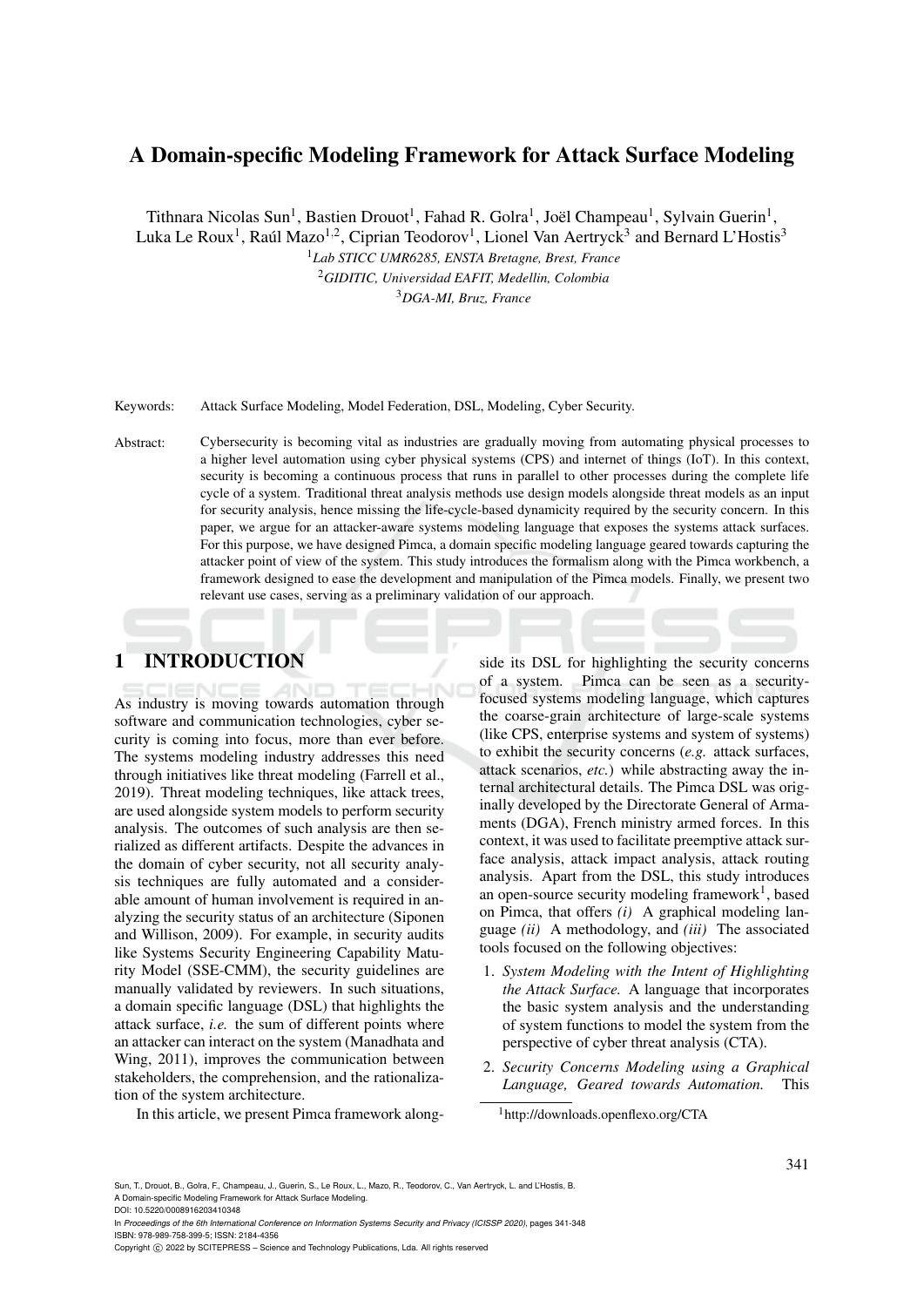

Figure 1: Running example.

helps support both manual and automated analysis. Furthermore, a human-readable model facilitates communication between multiple stakeholders.

3. *Analysis Independent Modeling.* Analysis techniques are often tightly coupled with certain DSLs, resulting in a plethora of languages. With the separation of concerns, we look forward to enabling different security analysis based on the same modeling language.

Section 2 details the Pimca modeling language. Section 3 introduces the tooling and implementation of the proposed framework. Section 4 illustrates the capabilities of the framework on two use-cases from the CPS and enterprise network domains. The related works are over-viewed in Section 5 before concluding the paper in Section 6.

HNO

# 2 PIMCA DSL

This section introduces Pimca, a systems DSL conceived for highlighting the attack surface during CTA. To facilitate the comprehension, let us consider a simple use-case of a technician who wants to print a document on a printer. The topology of the system comprises of a workstation and a printer, both connected to a local area network (LAN), as shown in Fig. 1. To print the document, the technician operates his workstation and sends data through the LAN. Data is then transmitted to the printer, which performs the printing task. This example highlights several aspects of systems architecture. For example, the interaction of the *cyber* component ("network") with a *physical* agent ("technician") and the use *concrete relations* ("operates" and "connects") and *conceptual relations* ("prints").

The Pimca model captures the structure of the system-under-study. An excerpt<sup>2</sup> of the metamodel is presented in Fig. 2. A system is viewed as a composi-

tion of macro structures in the context of cyber physical systems, industrial control systems or systems of systems. These systems are composed of interacting and interdependent elements (Lee et al., 2015), abstracted as a *knowledgeComponent*. A *knowledge-Component* is uniquely identifiable and has a defined address which can be either physical, virtual or generic. A *knowledgeComponent* is an abstract metaclass with three concrete subclasses: *machinery*, *resource* and *relation*.

A *Machinery* defines the active elements of the system. Instances of *machinery* have the ability to interact with other elements of the system via relations; *i.e.*, they can trigger actions and react to them. This concept is used to capture the active elements during CTA. When considering attack possibilities, one should consider actions and effects triggered by the active elements as potential attack steps.

A machinery has a *dimensionType i.e.*, physical, virtual or compound. A dimension defines the space in which the machineries interact *i.e.*, a machinery with physical dimension has a tangible reality and can only interact directly with other *"physical machineries"*. Similarly, a machinery with virtual dimension has an intangible reality and can only interact directly with other *"virtual machineries"*. A machinery with *compound* dimension bridges the gap between the physical and virtual dimensions. This distinction is useful for CTA because an adversary starts an interaction with the system either from a *virtual* or a *physical* node. To progress further in a different dimension, an adversary is compelled to pass through a *"compound machinery"*.

The *machinery* is further specialized to represent *performers*, *interfaces*, *checkpoints* and *networks*.

- *Performer* represents a human element. This concept is mandatory for CTA because the human elements have a unique behavior compared to automated elements. They expose a particular weakness of the system *e.g.* social engineering. Inherently, the performers have physical existence, so they are modeled as *physical machineries*. In our running example, the operator working in the system is a *performer*. The *performer* is further specialized to *attacker*. An *attacker* represents a human adversary or a group of human adversaries.
- *Interface* represents a concept bridge between two dimensions, physical and virtual. This concept is vital in CTA because it characterizes the attack surface as highlighted by (Theisen et al., 2018) and (Manadhata and Wing, 2011). Interfaces are the only concepts in the Pimca language that can be of compound dimension *i.e.*, they can access both physical and virtual spaces simultaneously.

<sup>2</sup>The complete metamodel is now open-source and accessible online at https://github.com/fgolra/Pimca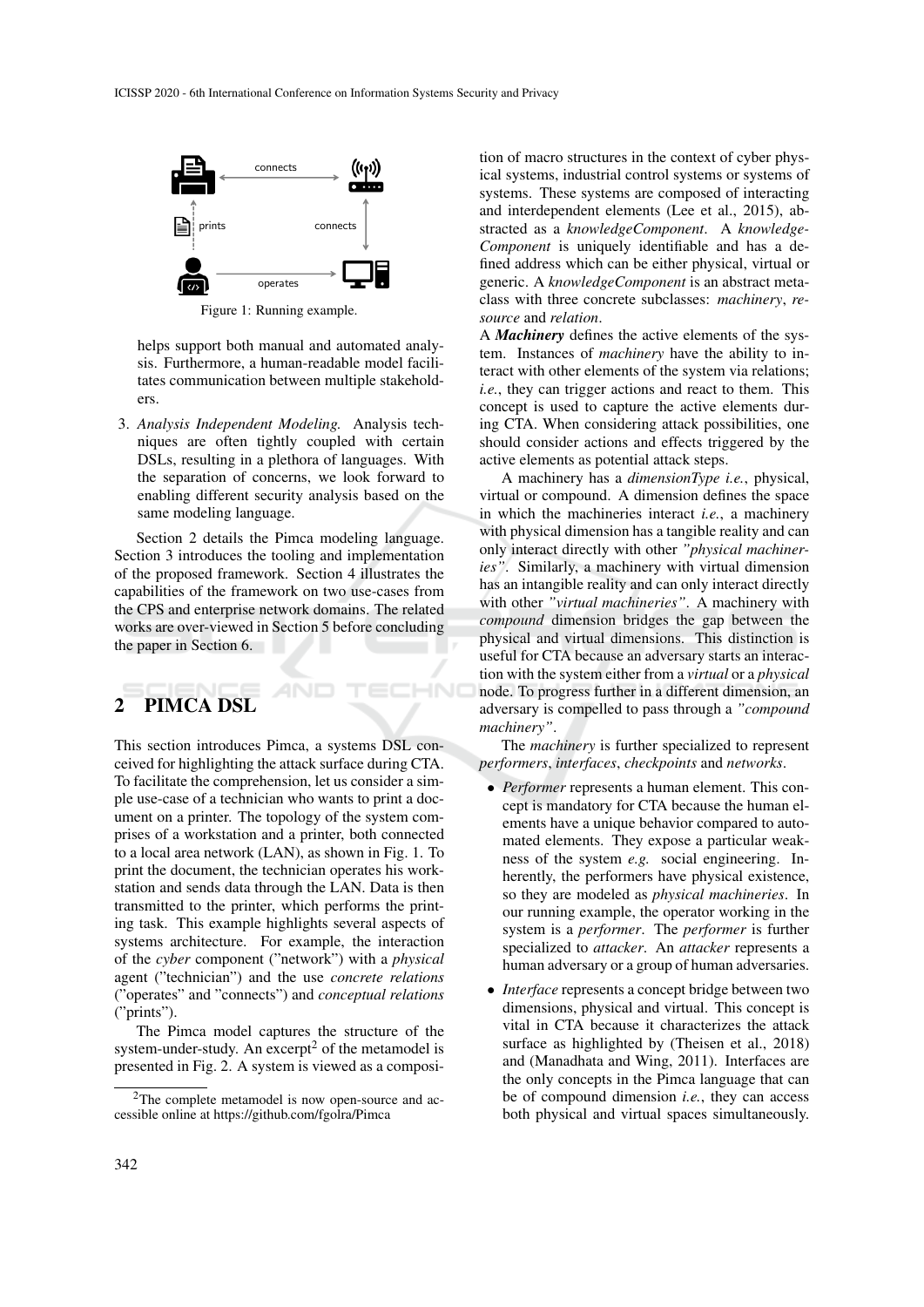

Figure 2: Pimca metamodel.

However Pimca model also allows for *interfaces* to be defined between two dimensions of the same type. To show directionality, the interfaces are specialized into *entryPoint* and *exitPoint*. From a virtual system perspective, a keyboard is an *entry-Point* (a *physical* to *virtual* bridge) while a screen is an *exitPoint* (a *virtual* to *physical* bridge). The workstation can be modeled as an *interface* between the physical space of the technician and the virtual space of the LAN network.

- *Checkpoint* represents an element checking for a specific *resource* before granting passage. In CTA, this concept highlights *machineries* that will hinder the *attacker's* progression. *Checkpoints* are either *physical* or *virtual* machineries. For example, an ID checkpoint at the entrance of an industrial site is a *physical checkpoint*. A network firewall is a *virtual checkpoint*.
- *Network* represents exchange channels. In CTA, this concept highlights *machineries* that allow reaching linked *knowledgeComponents*. Accessing a particular *network* is a pivotal step for attackers, because it offers access to other *machineries* by nature. In a *physical network*, the entities interact at the *physical* level and may only be reached by *physical* means. In a *virtual network*, the entities interact at the *virtual* level and may only be reached by *virtual* means. The nature of the exchange is defined by the *networkType* which is either *energy*, *matter* or *data*. For example, an electric grid is a *physical energy network*, while a LAN is a *virtual data network*.
- A *Resource* defines passive elements of the system.

As opposed to *machineries*, *resources* do not act on their own. They are only recipient/targets of the actions performed by the *machineries*. For example, *resources* may range from the water running in a pumping system to the electricity supplied to pumps of said system. This concept is the counterpart of *machineries* as it represents valuable assets in the system.

While *resources* can be defined as is, we also define two specialized resources *i.e.*, *passport* and *instruction*. These resources are defined as follows:

- *Passport* represents a *resource* directly linked to a specific *checkpoint*. The use of a *passport* is mandatory to get through the *checkpoint*. This concept is required for CTA since it captures the keys (for example IDs, SSH keys, *etc.*) required to pass through checkpoints.
- *Instruction* represents the resources like commands, inputs or orders used by a *machinery* to restrict its behavior. This concept symbolizes the fact that the behavior of a machinery may constitute a target in itself for the attacker. If *instructions* are represented in the system, then they can be tampered with. For example, the LAN security policy is an instance of *instructions*. An automaton description that models the behavior of a *machinery* is also an instance of *instructions*.

A *Relation* models the complex interactions between the *knowledgeComponents*. A *relation* has a single *source* and a single *target* of any type including other *relations*. The relation may be *employing* intermediary *machineries* on which it depends. In the example, the "print" *relation* depends on the network and the workstation. Another relation can be *con-*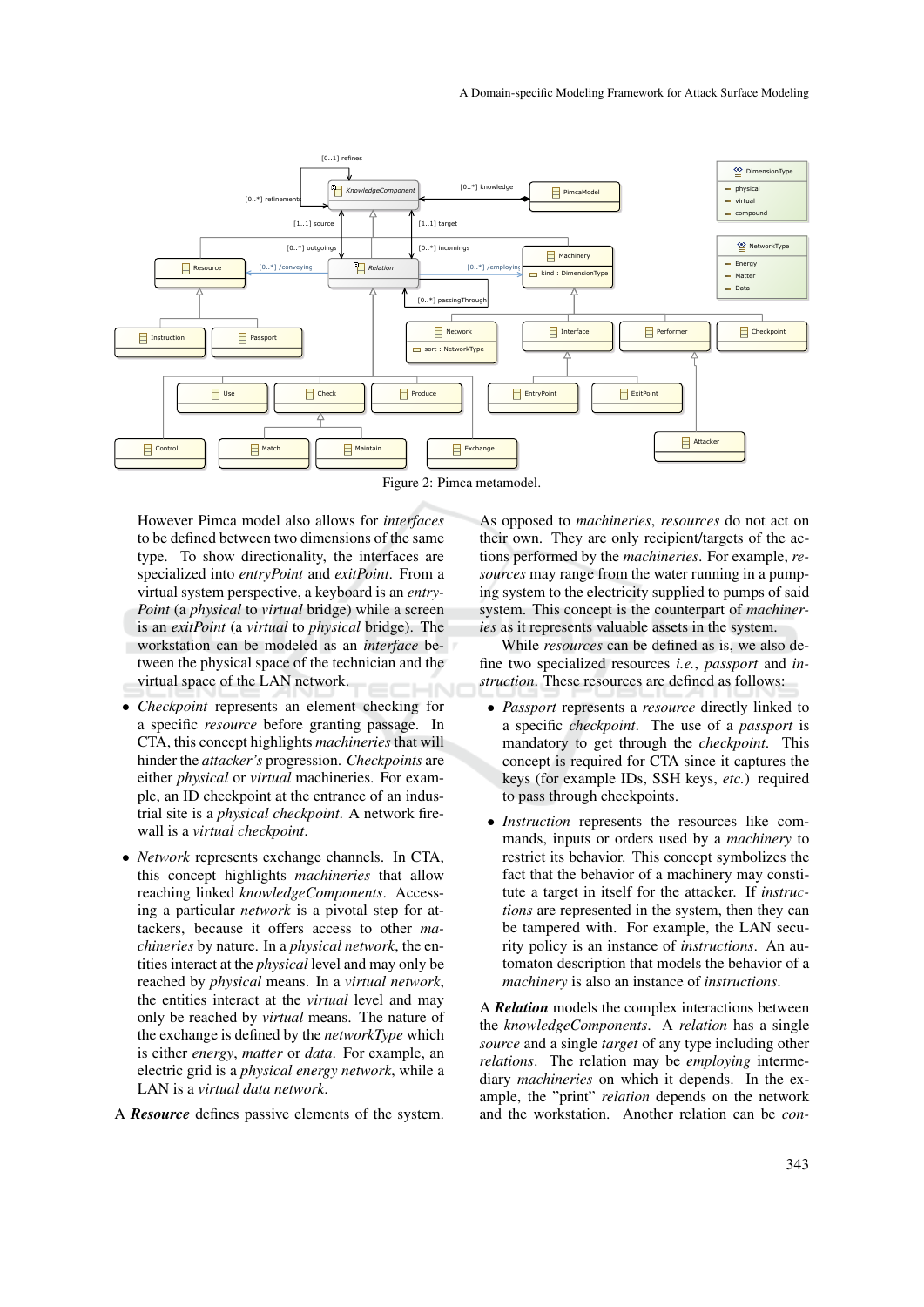*veying* a resource. In the example, the document to be printed is linked with the "print" relation using a *conveying* attribute. Another attribute of a relation, *passingThrough* links it to other relations on which it depends. In the running example, the "print" *relation* is not possible without the following relations: "operates", "connected to" and "connects". Thus, a *relation* refers to any numbers of *machineries* via the *employing* attribute, to any numbers of *resources* via the *conveying* attribute and to any numbers of *relations* via the *passingThrough* attribute. A *relation* is an abstract type and has multiple concrete types: *exchange*, *control*, *use*, *produce* and *check*, which are defined as follows:

- *Exchange* is a bidirectional *relation* between two machineries. In the example the workstation *machinery exchanges* data with the LAN *network*.
- *Control*, similarly to *Exchange*, relates two machineries, with the source influencing (dominating) the behavior of the target. This relation emphasizes the criticality of the source machinery *i.e.*, successfully corrupting the source, results in gaining control over the target actions. In the example the operator (*performer*) *controls* his workstation (*machinery*).
- *Use* relation states that the source *machinery* needs a *knowledgeComponent* to perform its actions. This *relation* highlights the reliance of the *source* on the *target* to properly function *i.e.*, successfully depriving the *source* of the *target* results in disrupting behavior. For example, a computer (*machinery*) needs (*uses*) electricity (*resource*).
- In *Produce* relation, opposed to *use*, the source produces the target *knowledgeComponent*. This highlights the reliance of the target on the source to exist, successfully corrupting the *source* results in corrupting or disrupting the production of the *target*. For example, a power plant (*machinery*) is producing the electricity (*resource*). Shutting down the power plant stops the electricity.
- *Check* relation, defined between a *machinery* and a *knowledgeComponent*, represents a "sensorial" relation representing that the *source machinery* has partial knowledge of the *target* state. Tampering with the *target* might be detected by the *source*. For example, a sensor *checks* the level of water tanks. If the water level raises, the sensor measures it. This relation is specialized as:
	- *Maintain* is a *check relation* between a *performer* and a *KnowledgeComponent*, such that the human source is responsible to keep the target node in proper condition. In this case, a performer may also perform operations on the tar-

get node. It can be seen as a conditional writing access from the *source* to the *target* in addition to the reading access. This *relation* is crucial in CTA because it highlights the resilience of the target node as long as the source is operational. In our example, an operator can *maintain* the printer (machinery). If the printer malfunctions, the technician acts to repair it.

– *Match* is the specialization of the *check* relation, between a *checkpoint* and a *passport*, capturing that a specific passport is required to pass through a checkpoint. This *relation* is a key feature because *checkpoints* are the roadblocks an adversary encounters when attacking the system, disabled only by the right *passports*.

With these concepts and relations we are able to model the macro structures of a system. Moreover, the versatile nature of the interface (machinery) enables capturing the attack surface of the cyber system, thus satisfying our first objective.

## 3 PIMCA FRAMEWORK

This section overviews the Pimca workbench design and the proposed modeling methodology.

*Workbench Overview:* A Pimca model is intended for conducting various security analysis like attack surface analysis, impact analysis, attack coverage analysis, *etc.* and also the development of threat modeling views like attack modeling and vulnerability modeling. The heterogeneity of both the targeted systems and the analysis types pushes for a model federation based approach (Golra et al., 2016). Model federation allows binding the models of different paradigms through semantically rich references. Openflexo<sup>3</sup> is an open-source model federation framework. To link different paradigms, Open-Flexo proposes reusable COTS technology adapters that bridge the paradigm gaps (EMF, JDBC, Pdf, *etc.*).

The Pimca workbench, illustrated in Fig. 3, uses the diagramming adapter and the FML core language of Openflexo, which provides a satisfactory solution for our second requirement (the creation of a graphical language editor for Pimca). The graphical workbench is composed of multiple panels as follows: The project structure explorer *(1)* contains the Pimca XML model and the diagrams exportable in several graphical formats. Each model can be viewed through the modeling editor *(3)*. The Pimca model explorer *(2)* lists all the instances of *machinery*, *resource* and

<sup>3</sup>https://www.openflexo.org/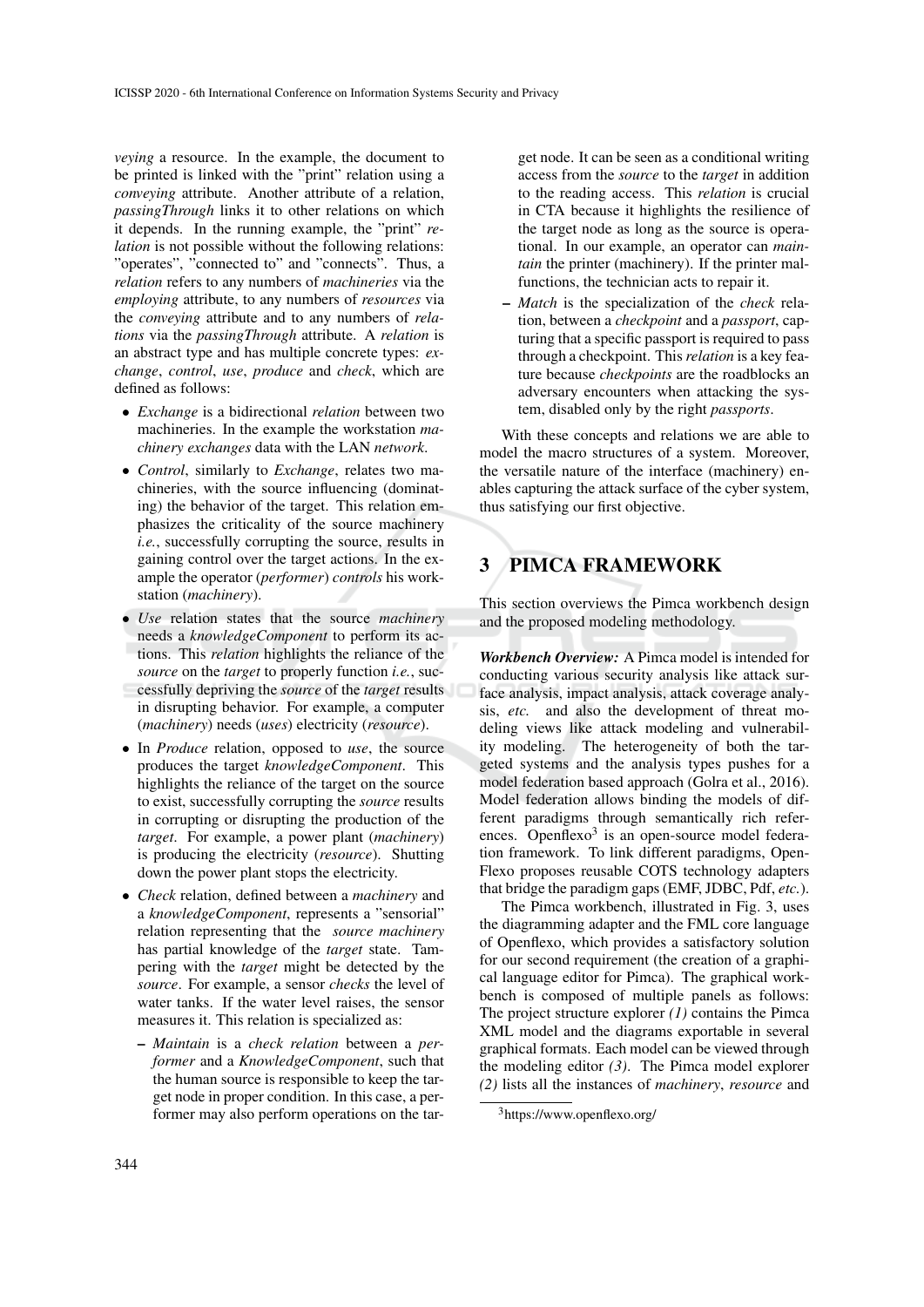

Figure 3: Running example implementation in Openflexo technology.

*relation* used in a given model. One can edit the properties of individual instances through this panel. The model explorer can also be used to instantiate, to delete, to show, and/or hide the language concepts. The modeling editor shows the graphical representations associated to each Pimca model. We can explore the different levels of granularity of the model for a composite node, we can zoom in to view the subnodes and the relationships between them. New models are designed and edited in this panel. The concept palette *(4)* exposes the available modeling concepts and relations, enabling their instantiation via dragand-drop operations. The model inspector *(5)* allows inspecting and editing the graphical properties of individual elements and of the model as a whole.

*Modeling Methodology:* A Pimca model evolves iteratively along with the designer comprehension of the targeted system. If a system design document is present (say a SysML specification) the process is streamlined. In this case, the initial step of the process consists of identifying and instantiating the active (*machineries*) elements and their functional connections (*exchanges*). The following step consists of identifying the passive objects (*resources*) along with their relations to the active elements (*use/produce*). Then the other relations are instantiated according to the conceptual understanding of the systems function. In case, the system is unknown, the system discovery phase can be interleaved with the Pimca modeling phase. As such, as the level of comprehension increases the Pimca model can be iteratively refined. In this situation, the Pimca model can be seen as a blackboard capturing the systems architecture from a cyber-security perspective. In this situation, the

model federation environment exposed by our workbench could be leveraged for manipulating the heterogeneous information sources.

Currently, the architecture model can be a SySML model or any other EMF model. The architecture model, the Pimca model and the diagram are all federated in the Pimca workbench and the environment ensures that they remain synchronized. With this modeling style, on one hand, we facilitate both manual and automated analysis (objective 2) and on the other hand, we make the framework extensible for real-life use. For example, if needed, one can connect a vulnerability database to our proposed framework, using a database technology adapter.

### 4 PRELIMINARY EVALUATION

We evaluate the effectiveness of our approach on two use cases: (i) a CPS water pumping station inspired by (Rocchetto and Tippenhauer, 2016) and (ii) a company enterprise network.

#### 4.1 UC1 - Water Pumping Station

*System Description:* The water pumping station system features a water tank, various actuators, sensors and a Programmable Logical Controller (PLC). Water flows in the system from the environment, through a motorized valve controlled by PLC. The water flows out of the system from the tank through a pumping mechanism also controlled by PLC. There is a manual valve between the tank and the pump. The water level is monitored by the PLC through a sensor.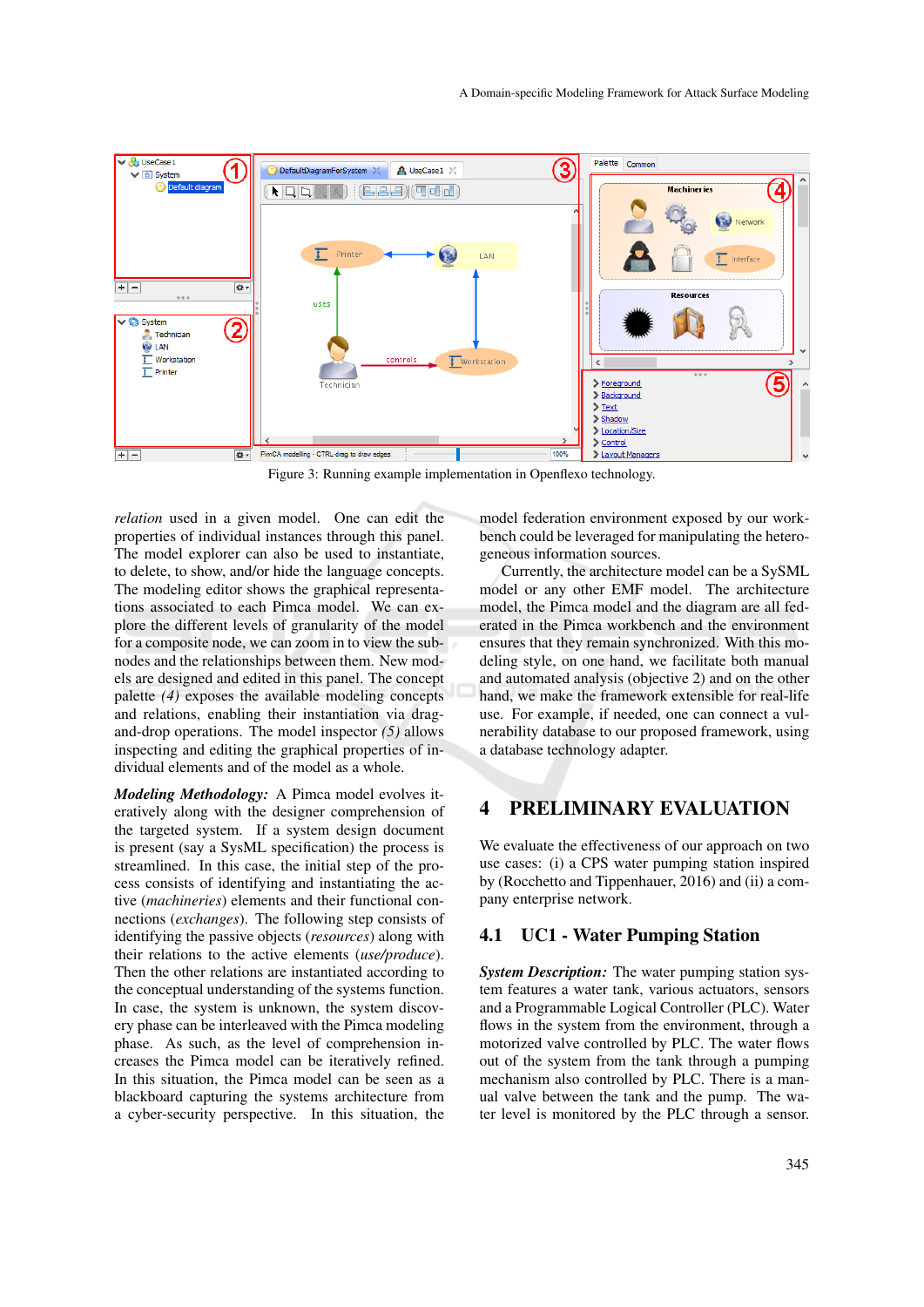

Figure 4: Use case 1: Water Pumping Station.

The PLC follows the commands entered through a keyboard. The commands describe that (i) the motorized valve must be activated and the pump must be shut down when the water reaches a low threshold, and (ii) the motorized valve must be closed and the pump must be activated when the water reaches a high threshold. PLC is connected to the plant network which also contains a supervisory control and data acquisition (SCADA). The *Pimca model* representing the model entities and their relations is shown in Fig. 4.

*Attack Surface:* Suppose the attacker's goal is to target the water running in the system. The Pimca model shows three relations that can be used to target the water: (i) *uses* relation that points to water, (ii) *produces* relation between inflow valve and water tank that *conveys* water, and (iii) *uses* relation between the pump and the water tank that *conveys* water. Furthermore, we can infer that the inflow valve, the tank, the manual valve and the pump are possible intermediary targets, because the three target *relations* depend on them. Informally, tracing back the *relations* pointing towards a node highlights the possibilities of reaching the node *i.e.* the "direct attack surface" of the node.

We can extend this reasoning further. The inflow valve that *produces* the water is *controlled* by PLC. The tank is *checked* by PLC *employing* the sensor. The manual valve is *controlled* by the operator. The pump is *controlled* by PLC. Again, the Pimca model shows the four *relations* to target the highlighted nodes: the operator *controlling* the manual valve, PLC *controlling* the inflow valve, PLC *using* the sensor on the tank to *check* it and PLC *controlling* the pump. These *relations* rely on three specific nodes: PLC, the sensor and the operator. We can repeat the process again. The sensor is *controlled* by PLC, which we already identified as a potential attack surface node. The operator has no *relation* pointing towards it. SCADA *produces* a command for PLC *employing* the network. Now, we can see the potential targets for the nodes we have already highlighted.

To sum up, we can deduce the attack surface of the system depending on the capabilities of the attacker. For example, if the attacker has social engineering capabilities and has access to the network, the attack surface extends to the operator node and the *control* relation between the operator and the manual valve. From their network access, the command also becomes part of the attack surface on the system.

*Discussion:* In this use case, we designed the Pimca model to represent the system architecture using the methodology presented in Section 3 and carried out a manual CTA on it. This reasoning exposes the different ways to target the water in the system by deductive reasoning and tracing back the *relations* pointing towards the nodes. We exploit the *use*, *produce* and *control relations* through the physical and virtual dimensions. To conclude, our systems modeling approach allows attack surface deduction on this use case.

#### 4.2 UC2-Corporate Network

*System Description:* The corporate network system is composed of a web server and an internal network protected by a firewall. The web server provides a service that is directly accessible from the internet and it has access to the company's internal network. The firewall prevents external connections from reaching the internal network. In this use case, a computer and an active directory are connected in the internal network. The computer (PC1) is used by the administrator of the active directory. The active directory service handles the user accounts on a computer using Windows OS. This kind of service is a critical target for an attacker because it is vital to the system's security. The *Pimca model* showing the model entities and their relations is shown in Fig. 5. Please note that we chose not to represent *employing & passing through* attributes because they are deductible in this particular analysis.

In our scenario, the attacker has *control* over the web server and the web server *uses* the web server key (WS-key). Because the attacker *controls* the web server, we can infer that (s)he can also *use* the WS-key *employing* the web server. This *use* relation is *passing through* the *control* relation with the web server and the *use* relation with WS-key.

*Attack surface:* Let us consider that the attacker's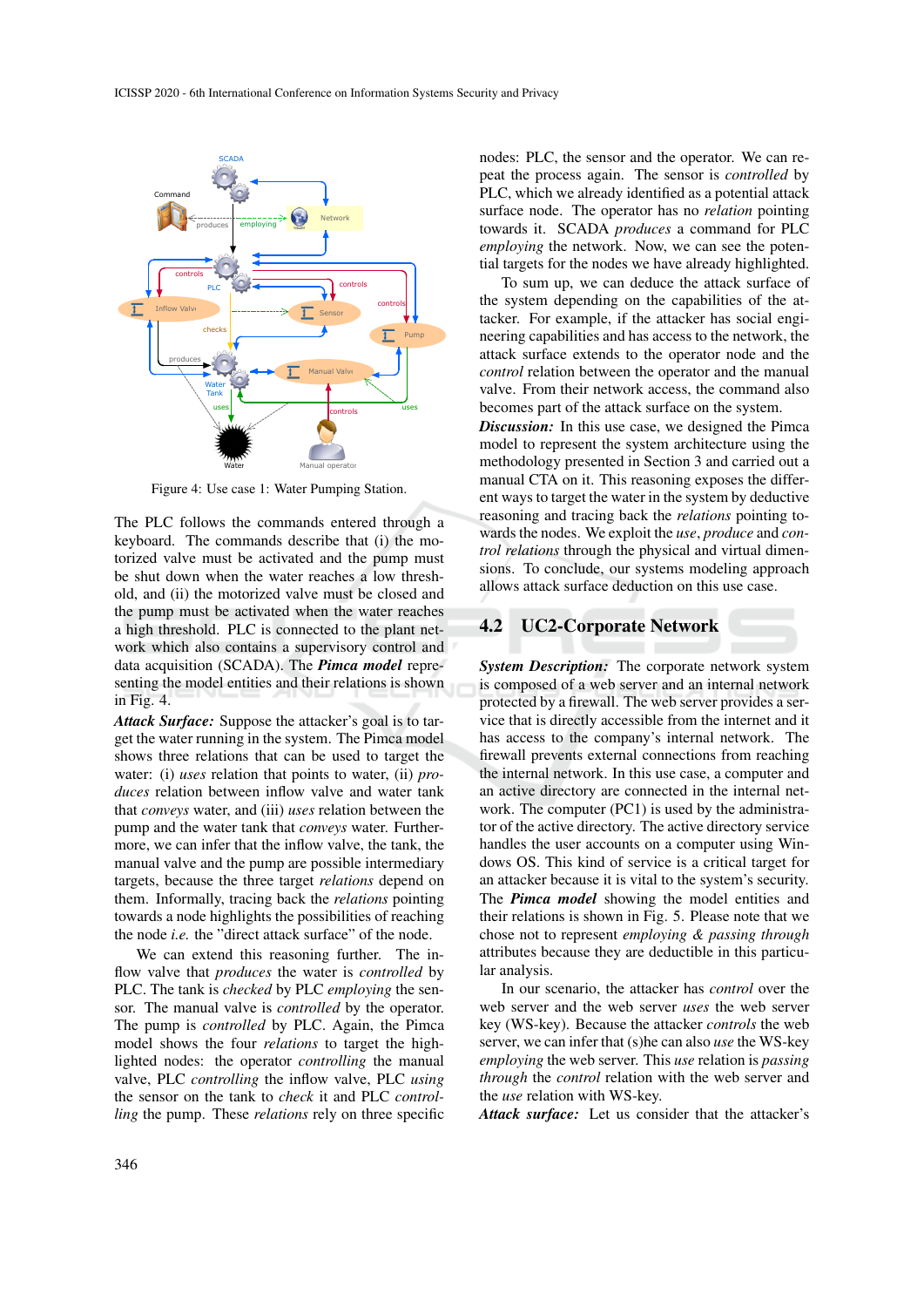

Figure 5: Use case 2: Corporate Network.

goal is to target the active directory in the internal network and that the attacker has a fixed IP. We can see that the firewall prevents access from the internet to the company's network without a *matching* key. So if the attacker is connected to the internet, the attack surface on the system is restricted to the user and the web server. If however the attacker can *use* the matching *passport* with the firewall, the attack surface expands. In this case, the internal network can be reached and consequently, PC1 and the active directory become part of the attack surface.

To sum up, we can restrict the attack surface of the system depending on the reach of the attacker. The reach can be deduced with *checkpoint* nodes that prevent the attacker from going further. For example, unless the attacker has the matching *passport*, the attack surface remains restricted to the internet.

*Discussion:* This use case shows our methodology in a context of an enterprise system. We carried out a CTA, complementary to the previous use case, in which we reduce the attack surface depending on the attacker's location and ability to get through a *checkpoint*. To conclude, our systems modeling approach allows attack surface refinement on this use case.

### 5 RELATED WORKS

Security analysis approaches vary from automated and formal approaches like Dolev-Yao (Dolev and Yao, 1981) to manual and informal approaches like SSE-CMM security audits. The Dolev-Yao attacker model is a widely-used formal model for security analysis on cryptographic protocol, and has been ex-

tended to cyber physical systems (Schaller et al., 2009; Steinmetzer et al., 2015; Rocchetto and Tippenhauer, 2016). Even though such formal approaches enable automatic security analysis, it requires a throughout understanding of the system behavior to create a realistic attacker model. An other example is Dagger (Peterson, 2016), a mission-driven semi-automated security modeling approach. We argue that a separation of concerns between the specification and analysis offers the flexibility needed for analysis independent CTA. Pimca is specifically designed for systems modeling for security analysis. Once the system is modeled, security analysis techniques can use this model (Drouot and Champeau, 2019). This allows security analysts to tailor their analysis to specific security needs such as attack surface evaluation or attack scenarios exploration.

STRIDE is a proactive security analysis paradigm (Kohnfelder and Garg, 1999) used in the context of software systems. Efforts have been made to extend STRIDE to non-software systems. In particular, Khan et al. introduce a STRIDE-based methodology adapted to cyber physical systems (Khan et al., 2017). However, (Farrell et al., 2019) share the limitations of STRIDE for cyber physical systems (CPS) noting the difficulties to use its concepts for non-software nodes. In comparison to STRIDE, our framework is not restricted to information systems and can be used to model the physical systems as well, *i.e.*, CPS and system of systems. In addition, contrary to STRIDE, the Pimca framework highlights the attack surface of the modeled system.

Moving Target Defense (MTD) is a security solution that exploits the inherent asymmetry between proactive attackers and the reactive defense (Jajodia et al., 2011) through dynamical changes of the system configuration (Zhuang et al., 2014; Xu et al., 2014). We argue that MTD fails to capture network-unrelated vulnerabilities of the system such as the human factor and operational-level vulnerabilities. Furthermore, MTD is has clear limitation for attack surface modeling on complex and dynamic architectures. On the contrary, our approach aims to capture and characterize specific relations between system elements. With the specification of *relations*, *resources* and *machineries*, Pimca framework can be used to model the system operational functions, while at the same time highlighting the attack surface.

## 6 CONCLUSION

We present a systems modeling framework, Pimca, with a domain-specific modeling language, methodol